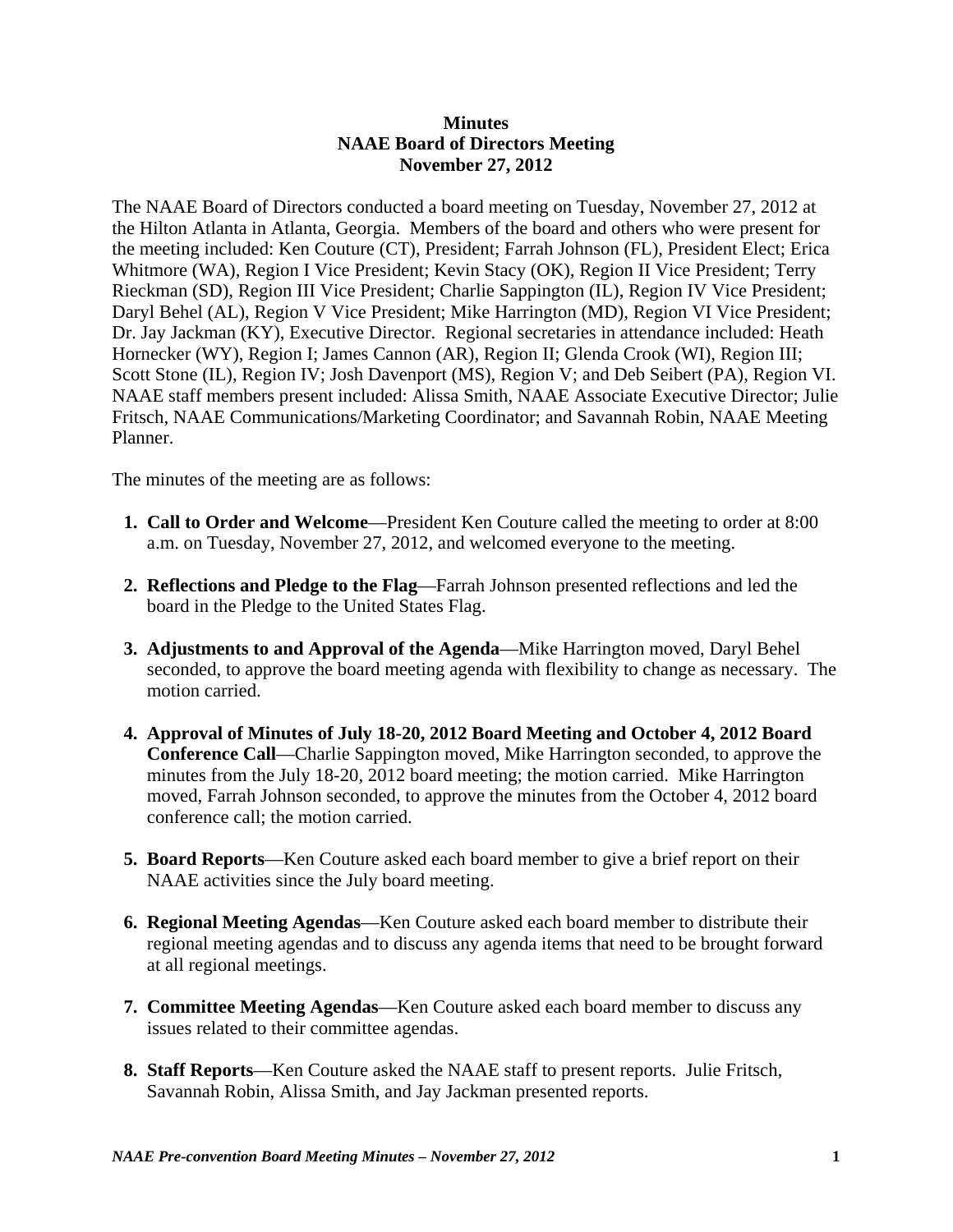- **9. National and State Officer Directory—A** copy of the state officer directory is included in each regional vice president's packet. Regional vice presidents should ask states to make any needed changes to the information.
- **10. Membership Report and Delegate Counts**—Alissa Smith reviewed the final membership report for the 2011-12 membership year and the delegate counts for this convention.
- **11. 2012 NAAE Convention Schedule**—Alissa Smith, and the NAAE staff, led the board through all details of the 2012 NAAE Convention. Committee reports and bullet points for the Saturday business session are to be delivered to the registration desk by Friday at 11:30 a.m. (turn in before the Friday luncheon). There will be a session with the NAAE board/regional secretaries/staff and the teacher educators (AAAE members) who attend convention on Thursday morning at 8:30 a.m. to discuss ways NAAE and AAAE can collaborate more. The scholarship raffle tickets will be sold for \$1 per ticket or an arm's length of tickets for \$20 and cash awards will be \$100 at the second general session on Wednesday, \$100 at the Friday luncheon, and \$200 at the closing session on Saturday. Kevin Stacy will be in charge of the box for the drawings and securing the prize money from the registration desk.
- **12. Financial Reports**—Jay Jackman presented the financial reports for the board's review.

*Ken Couture recessed the board meeting for a lunch break at 12:05 p.m. and called the meeting back to order at 1:30 p.m. after the board visited with the Teachers Turn the Key program participants.*

- **13. NAAE Strategic Plan**—Ken Couture led the board through a brief discussion of the draft of the new NAAE strategic plan. The new draft plan will be discussed by the Strategic Planning committee. The board will dictate next steps.
- **14. NAAE Board Representation**—*National Council for Agricultural Education Postsecondary Position*: The board reviewed the credentials of the nominees for this position. Erica Whitmore moved, Charlie Sappington seconded, to select Eric Weuve (IA) to serve a 3-year term as the postsecondary representative to the National Council for Agricultural Education. The motion carried. This term of service will begin January 2013 and end December 2015.

*National FFA Board Teacher Position*: The board reviewed the credentials of the nominees for this position. NAAE was to nominate three teachers to the U.S. Department of Education (USED). USED will select the one person to serve as the teacher representative on the National FFA Board of Directors. Terry Rieckman moved, Mike Harrington seconded, to nominate Bill Davenport (CT), Matt Eddy (IA), and Paul Larson (WI) to be considered by the USED for the teacher position on the National FFA Board of Directors. The motion carried. This term of service will begin July 2013 and end June 2016.

 **15. NAAE Board Nominating Committee**— Charlie Sappington nominated Kevin Stacy for the office of NAAE president elect for 2012-13. Kevin Stacy nominated Charlie Sappington